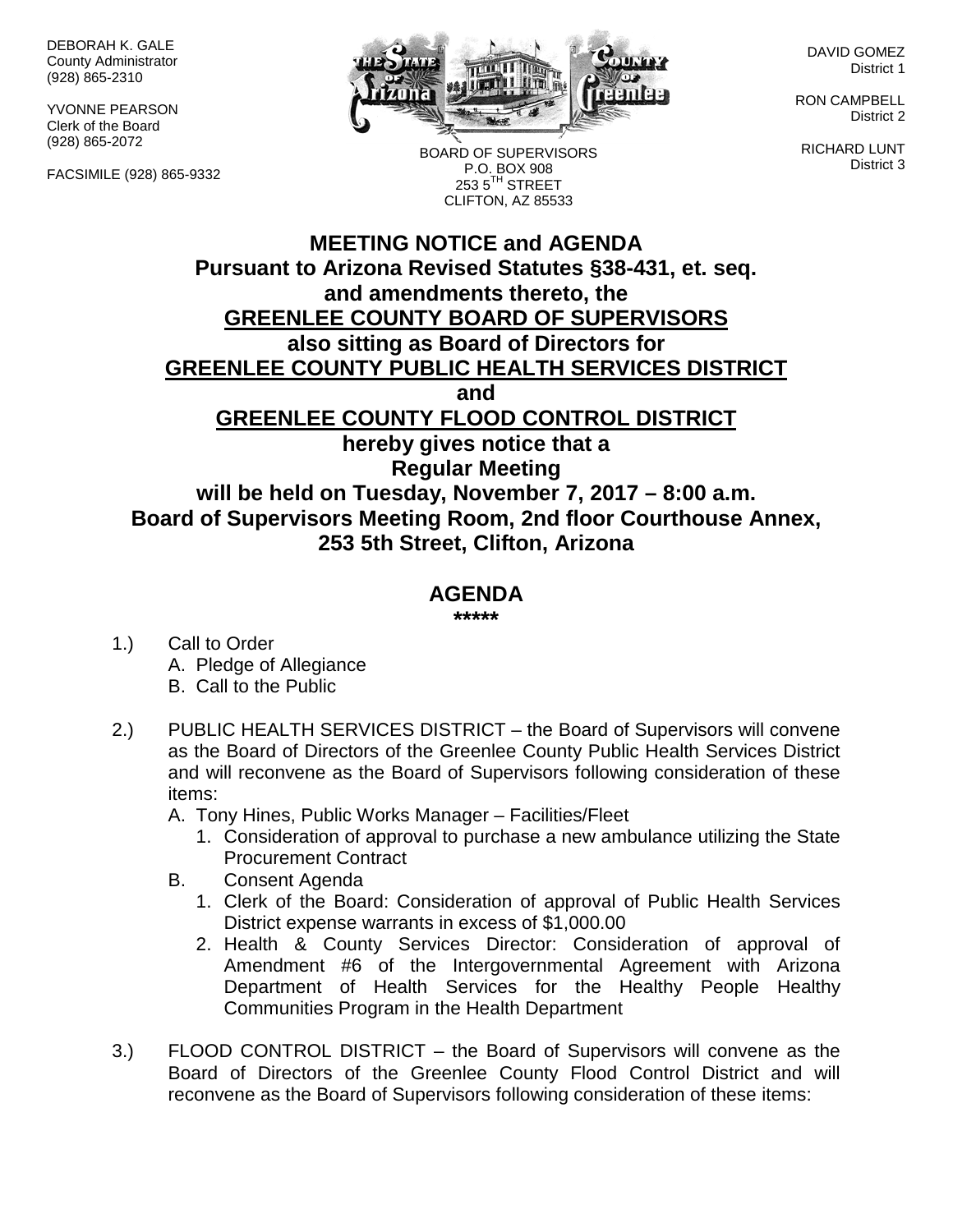- A. Consent Agenda
	- 1. Clerk of the Board: Consideration of approval of Flood Control District expense warrants in excel of \$1,000.00
- 4.) John Lieberenz, Javelina Chase Event Organizer A. 2018 Javelina Chase request for funding and support
- 5.) Tony Hines, Public Works Manager Facilities/Fleet A. Consideration of award of bid for the replacement of the roof on the Exhibit Building at the Fairgrounds
- 6.) Philip Ronnerud, County Engineer
	- A. Consideration of approval to install lightning protection system on the South Annex Building
- 7.) Kay Gale, County Administrator
	- A. County and State budget and legislative issues
	- B. Calendar of Events
- 8.) Consent Agenda
	- A. Clerk of the Board: Consideration of approval of minutes to previous meeting: 10/18/2017; 10/30/2017
	- B. Clerk of the Board: Consideration of approval of expense warrants in excess of \$1,000.00 – Voucher 1031
	- C. Chief Finance Officer: Consideration of approval of general fund loans in the amount of \$699.46 to be reimbursed upon receipt of funds: Fund 118 - \$666.00; Fund 237 - \$33.46
	- D. Public Works: Consideration of approval of Employee Transaction Forms: T. Christner, Operations Tech II; D. Martinez, Operations Tech II
	- E. County Sheriff: Consideration of approval of Employee Transaction Form: C. Glosser-Perez, Detention Officer
	- F. Superior Court Clerk: Consideration of approval of the Letter Agreement with nCourt for debit and credit card services and equipment to be used for payment of fees
	- G. Justice of the Peace, District 1: Consideration of approval of the Letter Agreement with nCourt for debit and credit card services and equipment to be used for payment of fees
	- H. Public Works Manager Facilities/Fleet: Consideration of approval of the Equipment Maintenance Services Agreement with Empire Southwest LLC for heavy equipment fleet
	- I. Public Works Manager Facilities/Fleet: Consideration of approval of Amendment III of the Total Maintenance & Repair Service Agreement with Empire Southwest, LLC to include the D8T Track Tractor